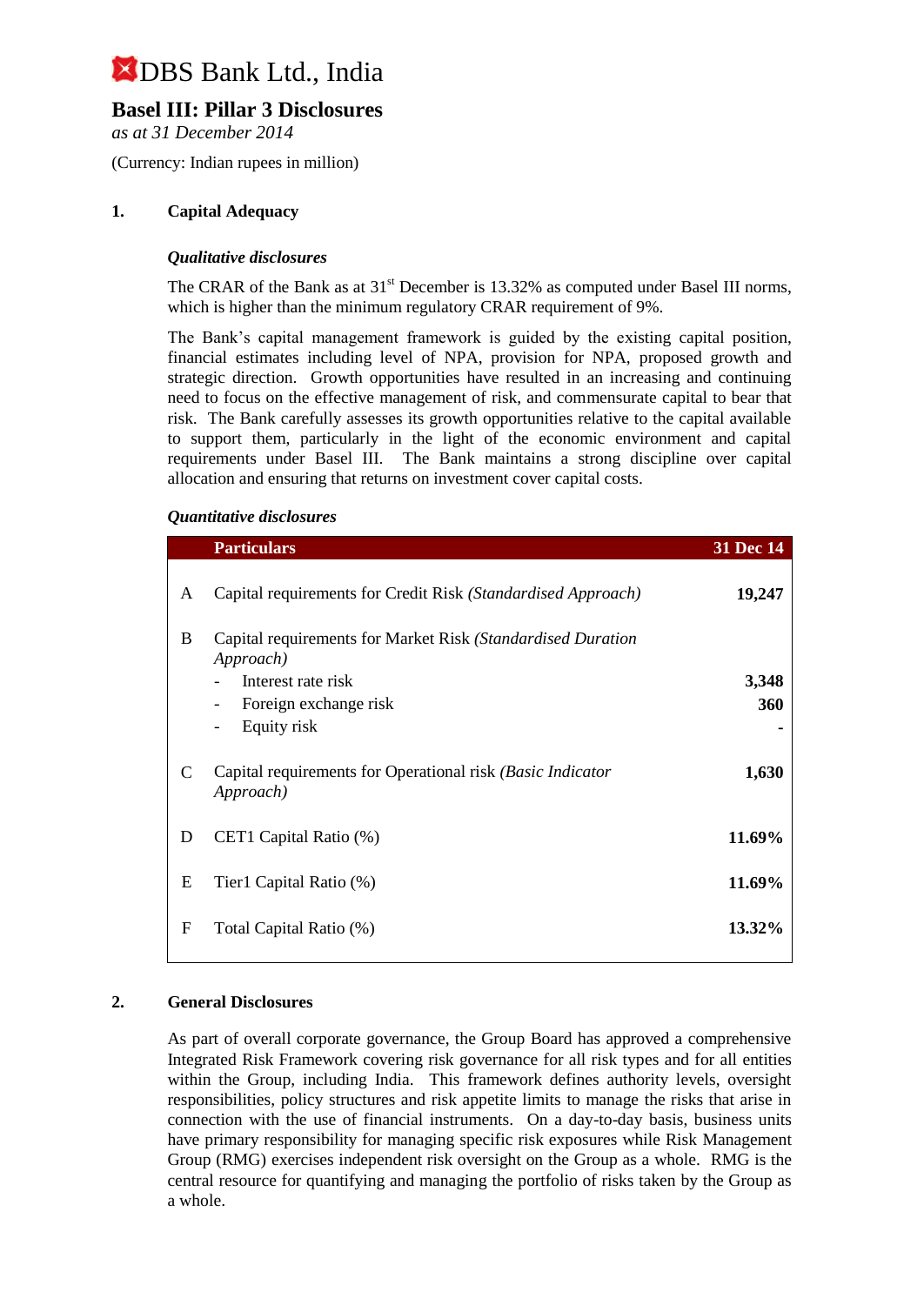## **Basel III: Pillar 3 Disclosures** *(Continued)*

*as at 31 December 2014*

(Currency: Indian rupees in million)

## **2. General Disclosures** *(Continued)*

## *A) General Disclosures for Credit Risk*

### *Qualitative Disclosures*

## **Credit Risk Management Policy**

The credit policies and basic procedures of the Bank relating to its lending activities are contained in the Local Credit / Loan Policy of the Bank, Core Credit Policy at Singapore and the Credit Manual. These are based on the general credit principles, directives / guidelines issued by the RBI from time to time as well as instructions and guidelines of DBS Bank Ltd, Singapore (hereinafter referred to as 'the Head Office'). In the unlikely event of any conflict amongst the RBI guidelines and Head Office Guidelines, the more conservative policy / guideline is followed.

The Core Credit Policy and the Credit / Loan policy outlines the Bank's approach to Credit Risk Management and sets out the rules and guidelines under which the Bank would develop and grows its lending business. These policies provide guidance to the Bank's Corporate Banking, SME Banking and Financial Institutions Group to manage the growth of their portfolio of customer assets in line with the Bank's credit culture and profitability objectives, taking into account the capital needed to support the growth.

Supplementary policies to the main Core Credit Policy and the Credit / Loan policy have also been laid out, for certain types of lending and credit-related operations. These include subject specific policies relating to risk ratings, Default policy, Specialized Lending etc., as well as guidelines for Real Estate lending, NBFC lending, hedging of FX exposures, credit risk mitigation, sectoral and individual / group borrower limits, bridge loans, bill discounting, etc.

Responsibility for monitoring post-approval conditions and risk reporting resides with the Credit Control Unit (CCU), which reports in to Head of CCU in Singapore, with local oversight of the Senior Risk Executive (SRE) in India. The Risk Based Supervision (RBS) submission to RBI contains further details on the same.

Advances are classified into performing and non-performing advances (NPAs) as per RBI guidelines as well as MAS Guidelines. NPA's are further classified into sub-standard, doubtful and loss assets based on the criteria stipulated by RBI as well as MAS, using the more conservative approach wherever there is a difference.

#### *Quantitative Disclosures*

#### **Credit Exposure**

| <b>Particulars</b>          | 31 Dec 14 |
|-----------------------------|-----------|
| Fund Based (Gross Advances) | 150,407   |
| Non Fund Based *            | 192,591   |
|                             |           |

\* The amount includes trade exposures after applying credit conversion factor and Credit equivalent of FX/derivative exposures.

The Bank does not have overseas operations and hence exposures are restricted to the domestic segment.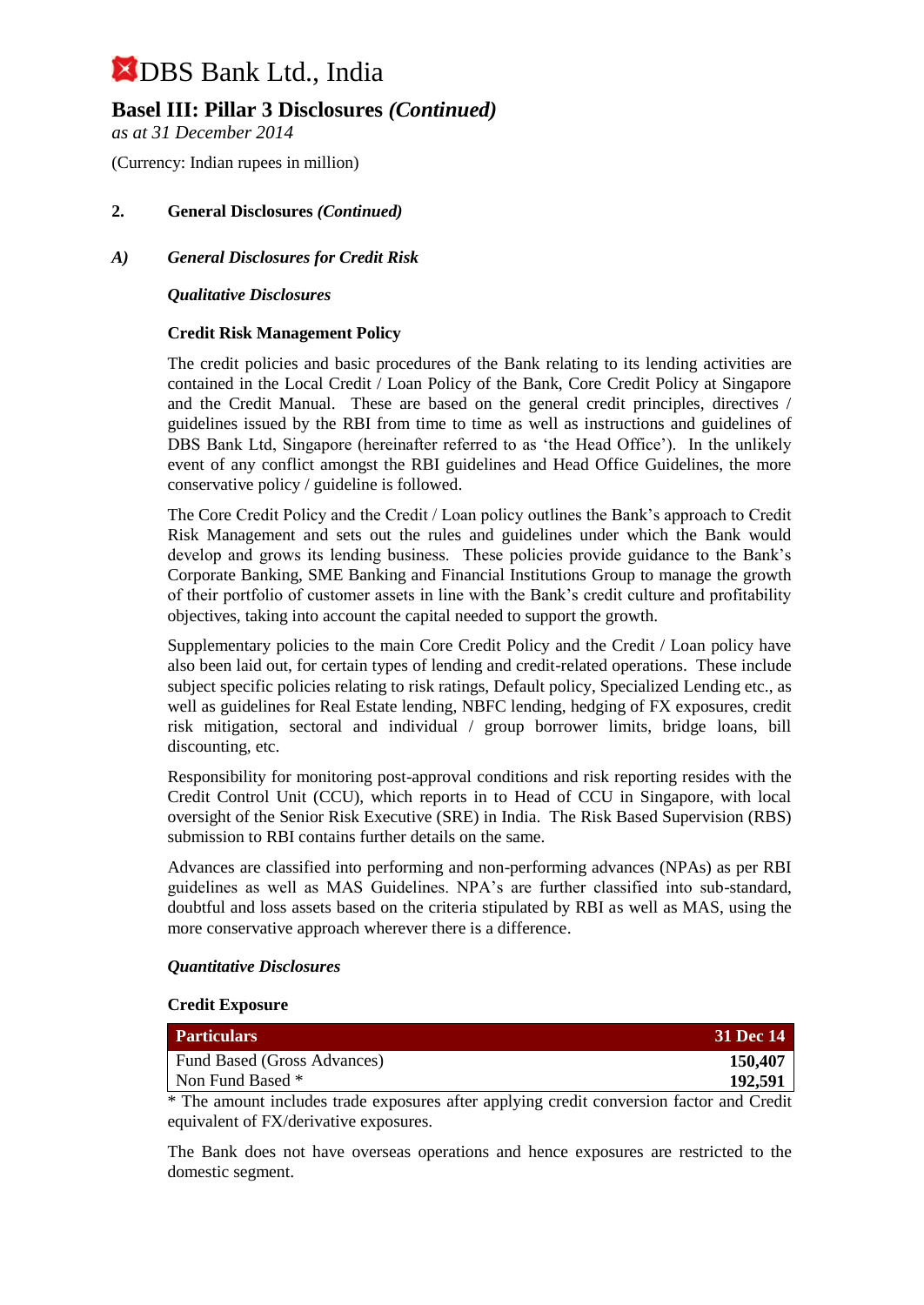## **Basel III: Pillar 3 Disclosures** *(Continued)*

*as at 31 December 2014*

(Currency: Indian rupees in million)

## **2. General Disclosures** *(Continued)*

## *Quantitative Disclosures (Continued)*

## **Industry wise Exposures (Fund Based Advances)**

| <b>Industry</b>                                                          | 31 Dec 14      |
|--------------------------------------------------------------------------|----------------|
| <b>Advances backed by Banks</b>                                          | 25,134         |
| <b>Construction (including Real Estate)</b>                              | 22,109         |
| Basic Metal & Metal products - Iron and Steel                            | 13,587         |
| Petroleum (non-infra), Coal Products (non-mining) and Nuclear Fuels      | 10,065         |
| Other Industries                                                         | 7,783          |
| Chemicals and Chemical Products (Dyes, Paints, etc.) - Drugs and         | 6,227          |
| Pharmaceuticals                                                          |                |
| Chemicals and Chemical Products (Dyes, Paints, etc.) - Others            | 5,879          |
| Food Processing - Edible Oils and Vanaspati                              | 5,236          |
| Infrastructure - Transport - Roadways                                    | 4,636          |
| Water sanitation                                                         | 4,521          |
| <b>Beverages</b>                                                         | 4,517          |
| Vehicles, Vehicle Parts and Transport Equipments                         | 4,225          |
| Paper and Paper Products                                                 | 3,852          |
| Food Processing - Others                                                 | 2,928          |
| Chemicals and Chemical Products (Dyes, Paints, etc.) - Fertilisers       | 2,900          |
| All Engineering - Electronics                                            | 2,788          |
| Non-Banking Financial Institutions/Companies                             | 2,740          |
| Infrastructure - Electrcity (generation-transportation and distribution) | 2,637          |
| <b>Professional Services</b>                                             | 2,443          |
| All Engineering - Others                                                 | 2,347          |
| Rubber, Plastic and their Products                                       | 2,154          |
| <b>Computer Software</b>                                                 | 1,803          |
| <b>Other Services</b>                                                    | 1,537          |
| <b>Metal and Metal Products</b>                                          | 1,478          |
| Infrastructure - Telecommunication                                       | 956            |
| <b>Trading Activity</b>                                                  | 929            |
| Textiles - Cotton                                                        | 817            |
| Coal                                                                     | 750            |
| Mining and Quarrying - Others                                            | 733            |
| Glass & Glassware                                                        | 700            |
| Textiles - Others                                                        | 398            |
| Transport                                                                | 376            |
| Wood and Wood Products                                                   | 342            |
| <b>Cement</b> and Cement Products                                        | 305            |
| Infrastructure - Energy - others                                         | 263            |
| Tea                                                                      | 260            |
| Infrastructure - Transport - Waterways                                   | 35             |
| Gems and Jwellery                                                        | 13             |
| <b>Residual Advances</b>                                                 | $\overline{4}$ |
| <b>Total Credit Exposure</b>                                             | 150,407        |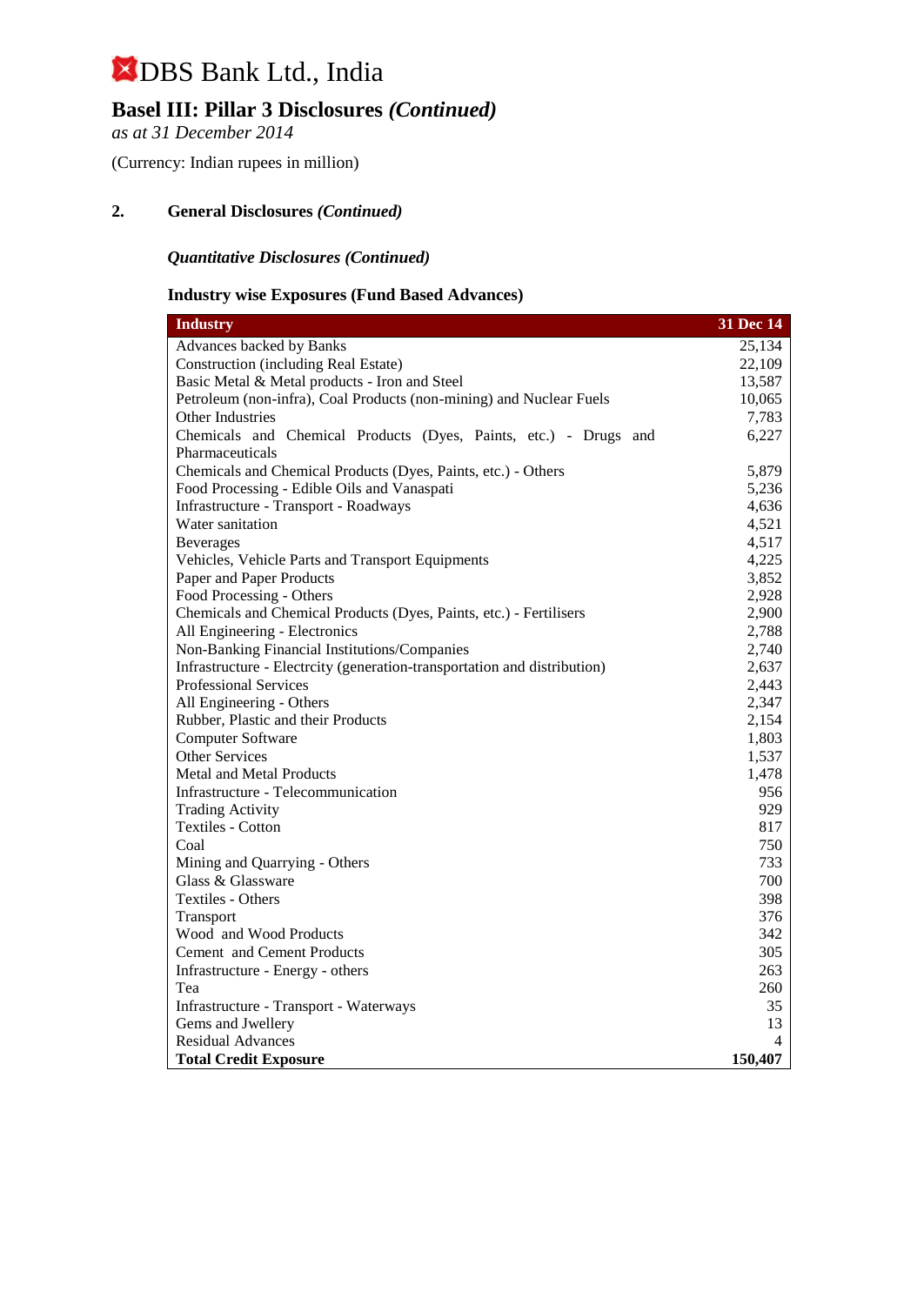## **Basel III: Pillar 3 Disclosures** *(Continued)*

*as at 31 December 2014*

(Currency: Indian rupees in million)

## **2. General Disclosures** *(Continued)*

*Quantitative Disclosures (Continued)*

### **Industry wise Exposures (Non - Fund Based)\***

| <b>Industry</b>                                                                | 31 Dec 14      |
|--------------------------------------------------------------------------------|----------------|
| Financial Institutions / Advances backed by Banks                              | 127,147        |
| Infrastructure - Energy - Oil/Gas/Liquefied Natural Gas (LNG) storage facility | 5,930          |
| Infrastructure - Electrcity (generation-transportation and distribution)       | 5,759          |
| Chemicals and Chemical Products (Dyes, Paints, etc.) - Fertilisers             | 5,077          |
| <b>Trading Activity</b>                                                        | 4,469          |
| <b>Retail Others</b>                                                           | 3,551          |
| Petroleum (non-infra), Coal Products (non-mining) and Nuclear Fuels            | 3,508          |
| Vehicles, Vehicle Parts and Transport Equipments                               | 3,439          |
| Infrastructure - Energy - others                                               | 2,631          |
| Chemicals and Chemical Products (Dyes, Paints, etc.) - Others                  | 2,606          |
| <b>Metal and Metal Products</b>                                                | 2,546          |
| All Engineering - Others                                                       | 2,481          |
| Non-Banking Financial Institutions/Companies                                   | 2,416          |
| Cement and Cement Products                                                     | 2,147          |
| Infrastructure - Telecommunication                                             | 1,956          |
| Construction                                                                   | 1,706          |
| Basic Metal & Metal products - Iron and Steel                                  | 1,566          |
| and Chemical Products (Dyes, Paints, etc.) - Drugs<br>Chemicals<br>and         | 1,474          |
| Pharmaceuticals                                                                |                |
| Wholesale Trade (other than Food Procurement)                                  | 1,233          |
| Food Processing - Edible Oils and Vanaspati<br><b>Professional Services</b>    | 1,196<br>1,135 |
| Rubber, Plastic and their Products                                             | 1,078          |
| <b>Transport Operators</b>                                                     | 892            |
| Tourism, Hotel and Restaurants                                                 | 885            |
| <b>Other Services</b>                                                          | 872            |
| Other Industries                                                               | 827            |
| Paper and Paper Products                                                       | 799            |
| Infrastructure - Transport - Roadways                                          | 591            |
| Mining and Quarrying - Others                                                  | 475            |
| <b>Computer Software</b>                                                       | 462            |
| Petro-chemicals                                                                | 365            |
| <b>Beverages</b>                                                               | 246            |
| Food Processing - Others                                                       | 243            |
| All Engineering - Electronics                                                  | 234            |
| Textiles - Others                                                              | 161            |
| Glass & Glassware                                                              | 112            |
| Food processing – Coffee                                                       | 77             |
| Infrastructure - Water sanitation                                              | 70             |
| Coal                                                                           | 63             |
| Food Processing - Tea                                                          | 61             |
| Textiles - Cotton                                                              | 56             |
| Wood and Wood Products                                                         | 35             |
| Shipping                                                                       | 13             |
| Leather and Leather products                                                   | 1              |
| <b>Total Credit Exposure</b>                                                   | 192,591        |

\* The amount includes trade exposures after applying credit conversion factor and Credit equivalent of FX/derivative exposures.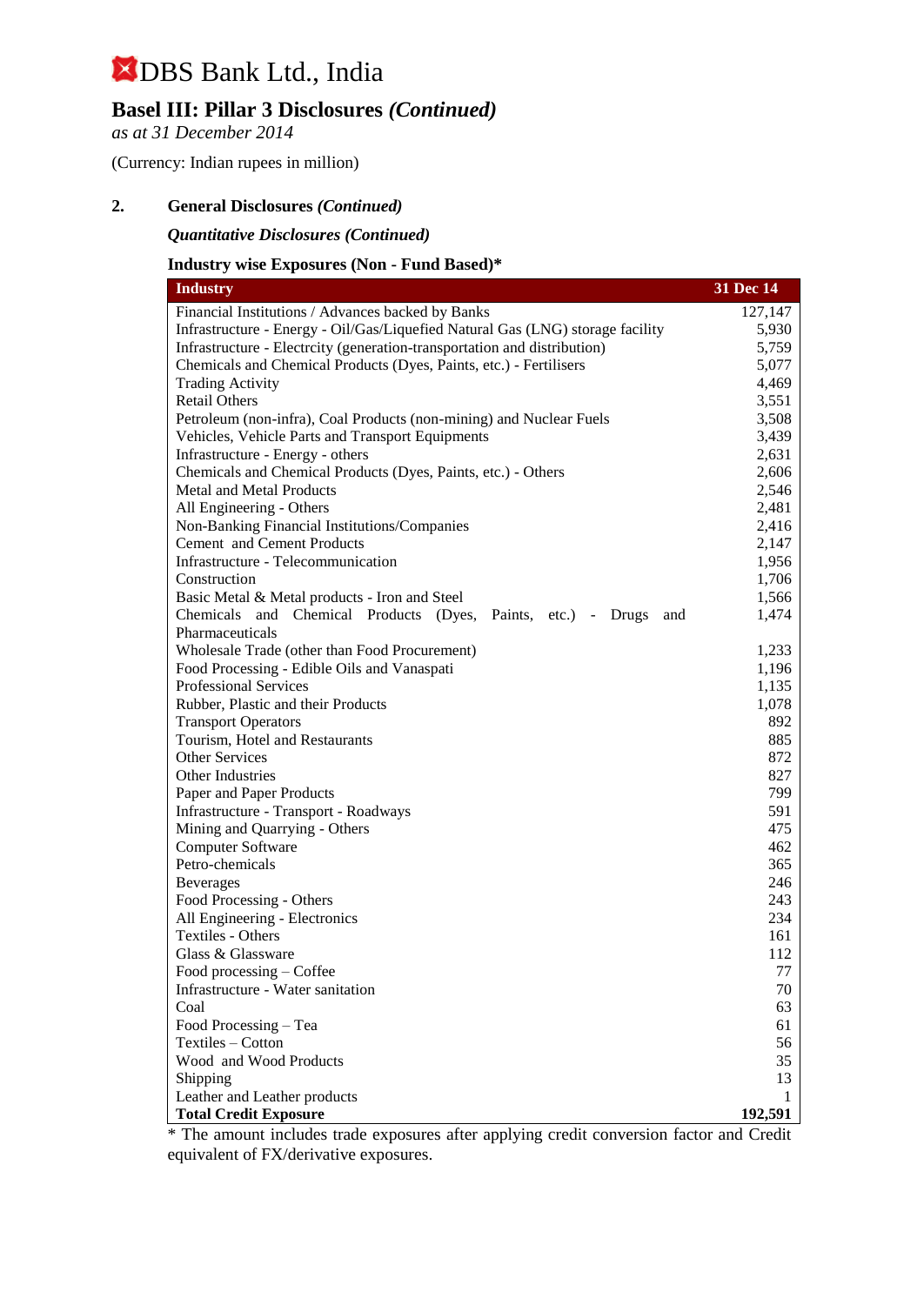## **Basel III: Pillar 3 Disclosures** *(Continued)*

*as at 31 December 2014*

(Currency: Indian rupees in million)

## **2. General Disclosures** *(Continued)*

## **Maturity of Assets as at 31 December 2014**

| <b>Particulars</b>   | Cash | <b>Balance with</b><br><b>RBI</b> | <b>Balance with</b><br><b>Banks</b> | <b>Investments</b> | Loans &<br><b>Advances</b> | <b>Fixed</b><br><b>Assets</b> | <b>Other</b><br><b>Assets</b> |
|----------------------|------|-----------------------------------|-------------------------------------|--------------------|----------------------------|-------------------------------|-------------------------------|
|                      |      |                                   |                                     |                    |                            |                               |                               |
| 1 day                | 33   | 132                               | 10,394                              | 45,245             | 14,149                     |                               | 532                           |
| $2-7$ days           |      | 1,132                             | Ξ.                                  | 18,390             | 5,668                      |                               | 135                           |
| $8-14$ Days          |      | 322                               | $\overline{\phantom{a}}$            | 9,474              | 14,166                     | $\overline{\phantom{a}}$      | 115                           |
| $15-28$ Days         |      | 618                               |                                     | 6,399              | 28,532                     |                               | 168                           |
| 29 Days-3 Months     |      | 593                               |                                     | 6,267              | 23,552                     | $\overline{\phantom{a}}$      | 202                           |
| 3-6 Months           |      | 417                               | $\overline{\phantom{0}}$            | 2,010              | 16,433                     | $\overline{\phantom{a}}$      | 154                           |
| $6$ Months $-1$ Year |      | 831                               | $\overline{\phantom{a}}$            | 6,374              | 4,885                      | $\overline{\phantom{a}}$      | 197                           |
| $1-3$ Years          |      | 524                               |                                     | 6,606              | 13,410                     | $\overline{\phantom{a}}$      | 459                           |
| 3–5Years             |      | 23                                | $\overline{\phantom{0}}$            | 3,505              | 20,926                     |                               | 213                           |
| Over 5Years          |      | 2,938                             | $\overline{\phantom{a}}$            | 14,608             | 8,686                      | 503                           | 52,998                        |
| <b>Total</b>         | 33   | 7,530                             | 10,394                              | 118,878            | 150,407                    | 503                           | 55,173                        |

The classification of assets and liabilities under the different maturity buckets are compiled by management on the same estimates and assumptions as used by the Bank for compiling the returns submitted to RBI.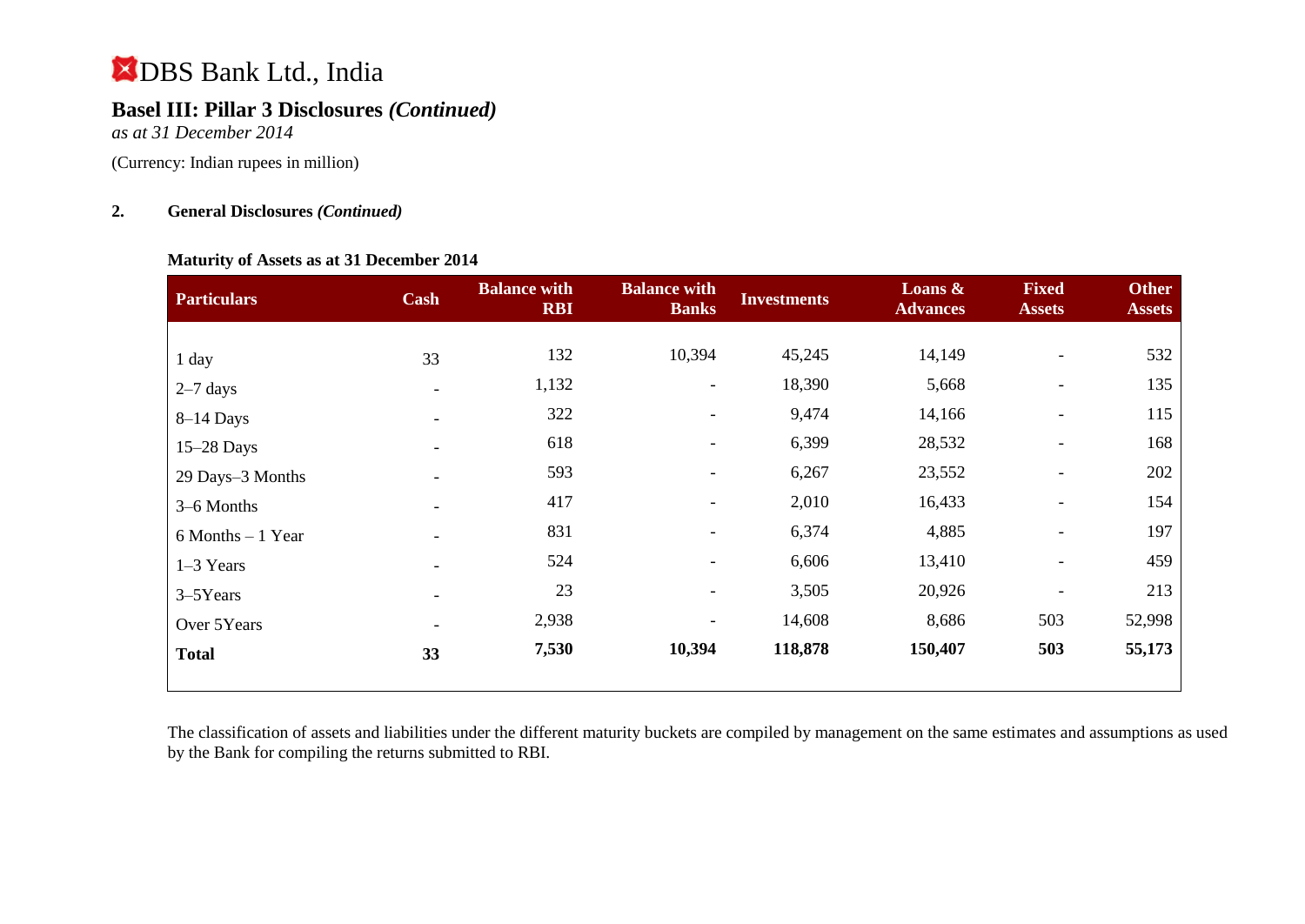## **Basel III: Pillar 3 Disclosures** *(Continued)*

*as at 31 December 2014*

(Currency: Indian rupees in million)

## **2. General Disclosures** *(Continued)*

## **Classification of NPA's**

| <b>Particulars</b>     | 31 Dec 14 |
|------------------------|-----------|
|                        |           |
| Amount of NPAs (Gross) | 17,568    |
| Substandard            | 6,588     |
| Doubtful 1             | 9,458     |
| Doubtful 2             | 1,522     |
| Doubtful 3             |           |
| Loss                   |           |
|                        |           |

## **Movement of NPAs and Provision for NPAs**

|   | <b>Particulars</b>                                                                                                                                                                                                                  | 31 Dec 14                          |
|---|-------------------------------------------------------------------------------------------------------------------------------------------------------------------------------------------------------------------------------------|------------------------------------|
| A | Amount of NPAs (Gross)                                                                                                                                                                                                              | 17,568                             |
| B | <b>Net NPAs</b>                                                                                                                                                                                                                     | 8,032                              |
| C | <b>NPA Ratios</b><br>Gross NPAs to gross advances (%)<br>Net NPAs to net advances (%)                                                                                                                                               | 11.68%<br>5.70%                    |
| D | Movement of NPAs (Gross)<br>Opening balance as of the beginning of the financial year<br>Additions<br>Reductions on account of recoveries/write - offs<br>Closing balance                                                           | 21,156<br>2,886<br>6,474<br>17,568 |
| E | Movement of Provision for NPAs<br>Opening balance as of the beginning of the financial year<br>Provision made during the year<br>$\overline{\phantom{a}}$<br>Write $-$ offs / Write $-$ back of excess provision<br>Closing balance | 5,716<br>5,434<br>1,615<br>9,535   |

Amount of Non-Performing Investments and amount of provisions held for nonperforming investments:INR Nil

### **Movement in Provisions Held towards Depreciation on Investments**

| <b>Particulars</b>                                                | <b>31 Dec 14</b> |
|-------------------------------------------------------------------|------------------|
|                                                                   |                  |
| <b>Opening Balance</b>                                            | 191              |
| Add: Provisions Made During the Year                              |                  |
| Less: Write off / Write back of Excess provisions during the Year | 191              |
| <b>Closing Balance</b>                                            |                  |